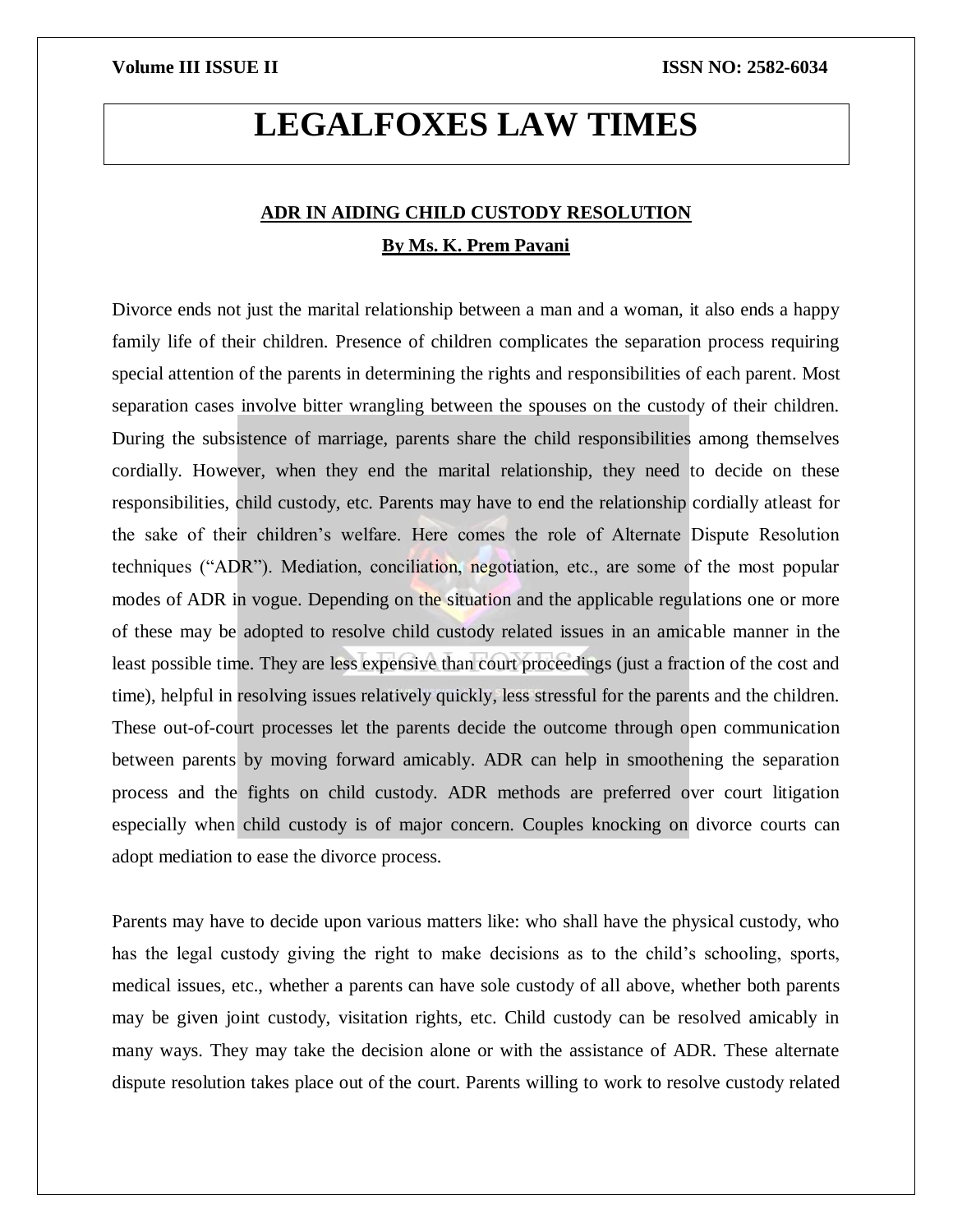### **Volume III ISSUE II III ISSN NO:** 2582-6034

issues are more likely to resolve custody agreements in a non- confrontational method. Parents wanting for a more casual approach may opt for mediation. They may even choose to go for negotiation with or without the intervention of attorneys. Legal advisors may help them through the various process available that can assist in resolution. Alternate Dispute Resolution (ADR) is "a non-adjudicatory process, by whatever name called, in which the parties agree to resolve their dispute/s, as per procedure agreed between them, with the assistance of a third neutral person, and to abide by the terms of the settlement in writing, if any, agreed with his/her assistance, which shall be enforceable." However, such a neutral person shall not have the authority to compel the parties to accept the terms that he or she proposes."

The Indian courts have repeatedly held that the interest of the child is paramount and have even overridden the rights of parents claimed under various laws in deciding custody issues<sup>1</sup>. The courts generally look at who has taken the child responsibility previously, what is best for the child, who has the ability to raise the child, physical or mental health issues, if any, such as history of violence or alcohol dependency. However, the parents are legally responsible for the financial support of their children even after divorce. When one of the parents can pay as against the other, one parent may be directed to pay the other to help cover the costs of raising children. A non-custodial parent will pay for expenses to the parent who has the sole custody of the child.

Moreover, ADR offers a secular resolution process to the parties in India. The Guardians and Wards Act 1890 is the only legislation that regulates child custody regardless of the religion of the child. Every religion has its own child custody law: While Section 26 of Hindu Marriage Act, 1955, Section 38 of Special Marriage Act, 1954 and Hindu Minority and Guardianship Act 1956 regulate child custody law for Hindus; under muslim law, only a mother is given child custody under the right of Hizanut<sup>2</sup>; Christians need to follow the principles set under sections 41, 42 and 43 of the Divorce Act 1869.

The shortcomings of the conventional justice delivery system may have been one of the primary motivators for the development of ADR, but the ADR revolution has gained traction due to its

 $\overline{a}$ 

<sup>&</sup>lt;sup>1</sup> Irfan Ur Rahim Khan vs Smt. Farha Khan (Chattisgarh HC- FAM No. 165 of 2019-09 Mar 2022)

 $2$  Until she is not convicted or found guilty of any misconduct